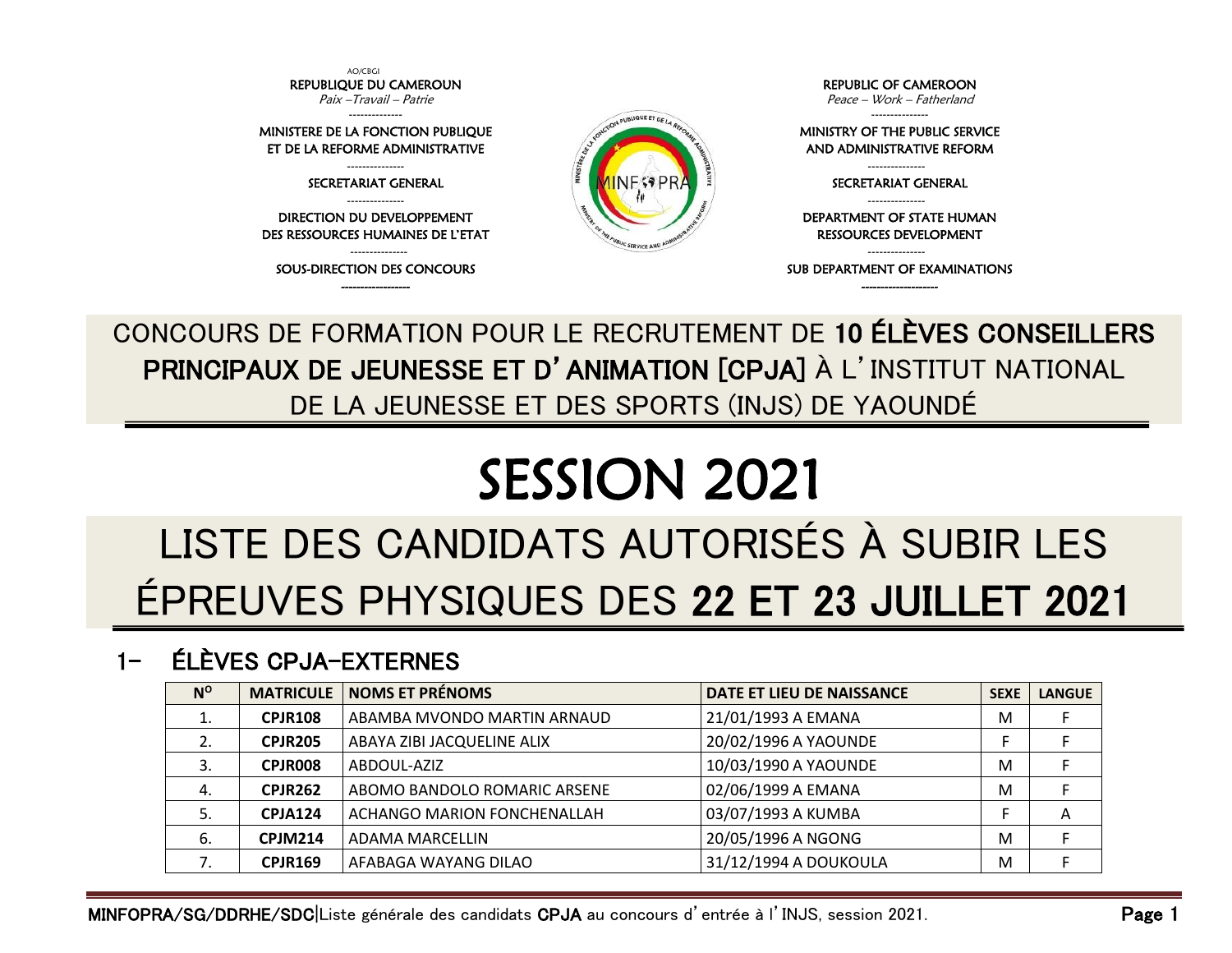| 8.  | CPJR193        | AFOALE MOUSSI REGINE CYNTHIA      | 18/09/1995 A BAFOUSSAM          | F  | F  |
|-----|----------------|-----------------------------------|---------------------------------|----|----|
| 9.  | <b>CPJE180</b> | AÏSSA AÏSSATOU                    | 11/03/1995 A BERTOUA            | F  | F. |
| 10. | <b>CPJR112</b> | AISSATOU BAPETEL                  | 08/03/1993 A BERTOUA            | F. | F. |
| 11. | <b>CPJB143</b> | ALEHWONG VILLANA ZUN              | 08/05/1994 A MAMBU-BAFUT        | F  | A  |
| 12. | <b>CPJM173</b> | ALHADJI MAMOUDOU                  | 12/01/1995 A MORA               | M  | F. |
| 13. | <b>CPJR240</b> | ALI MAHAMA SAID                   | 13/03/1997 A MOZOGO             | М  | F  |
| 14. | <b>CPJR198</b> | ALIMA MBOUSSA YVES FREDERIC       | 07/12/1995 A EFOK               | М  | F  |
| 15. | <b>CPJR019</b> | AMABO MUKORO KENEDY               | 06/07/1990 A KUMBA              | М  | F  |
| 16. | <b>CPJR035</b> | AMADJOUMA NATANAEL                | 13/01/1991 A TOKOMBERE          | М  | F. |
| 17. | <b>CPJR136</b> | AMOUGOU JEAN STEVENS              | 09/01/1994 A MBALMAYO           | M  | F  |
| 18. | <b>CPJR259</b> | AMOUGOU NANG MURIELLE AUDREY      | 15/11/1998 A YAOUNDE            | F  | F  |
| 19. | <b>CPJR069</b> | ANDONG HENRY MARTIAL              | 17/01/1992 A YAOUNDE            | М  | F  |
| 20. | <b>CPJR202</b> | ANGONI NGONO SALOME JOSIANE       | 21/01/1996 A KOKOE              | F  | F  |
| 21. | <b>CPJR041</b> | ANGWAH HILARY NGUH                | 25/02/1991 A MANKON-BAMENDA     | М  | A  |
| 22. | <b>CPJN258</b> | ARIELLE NDO MELISSA               | 15/10/1998 A NGAOUNDERE         | F  | F  |
| 23. | <b>CPJN203</b> | ASTA DJODA MARIE NOEL             | 25/01/1996 A NGAOUNDERE         | F  | F  |
| 24. | <b>CPJR071</b> | ATANGANA ESSOMBA THOMAS THIERRY   | 24/01/1992 A MBALMAYO           | М  | F  |
| 25. | <b>CPJR018</b> | ATEBA ETOUNGOY LIBERT             | 03/07/1990 A NDANGDENG I        | м  | F. |
| 26. | <b>CPJR181</b> | ATEJEUKEM SAMAGO BIEN'AIME CEDRIC | 21/03/1995 A BAMENDOU           | М  | F  |
| 27. | <b>CPJR116</b> | ATEM EBAI-MA-ARRAH JAMES          | 22/03/1993 A YAOUNDE            | М  | Α  |
| 28. | <b>CPJR216</b> | AVOM ESSONGO WILLY MELVIN         | 02/06/1996 A ANDOM              | М  | F  |
| 29. | <b>CPJR088</b> | AYA'ANE MICHELLE PATRICK          | 21/06/1992 A EMINEMVOM          | F  | F  |
| 30. | <b>CPJD235</b> | AYUK EMMANUEL AKOACHERE           | 27/02/1997 A MAMFE              | М  | A  |
| 31. | <b>CPJF224</b> | AZEMOH ROGER KANGKAI              | 04/08/1996 A M'MUOCK FOSIMONDI  | М  | A  |
| 32. | <b>CPJG010</b> | AZONFACK DJOUDJI NINA             | 06/04/1990 A YAOUNDE            | F  | F  |
| 33. | <b>CPJN253</b> | <b>BABA ATEMGA NDOUWE</b>         | 25/06/1998 A TCHATIBALI DOUBANE | М  | F  |
| 34. | <b>CPJR212</b> | BABOGA BETIBOUSSIE MARTIN PAULIN  | 16/04/1996 A KUMBA              | М  | F  |
| 35. | <b>CPJN142</b> | <b>BAH GASSISSOU PARFAIT</b>      | 05/05/1994 A YIRDDENG           | М  | F  |
| 36. | <b>CPJR016</b> | <b>BASSIROU DJOULDE</b>           | 14/06/1990 A MBANDJOCK          | М  | F. |
| 37. | <b>CPJG002</b> | <b>BAYANG EMILE</b>               | 08/01/1990 A DOUKOULA           | М  | F  |
| 38. | <b>CPJD243</b> | BAYONG JEAN CALVIN                | 06/04/1997 A LITTORAL           | M  | F  |
| 39. | <b>CPJR140</b> | <b>BECHIR BEN CHERIF</b>          | 13/03/1994 A FOUMBOT            | M  | F. |
| 40. | <b>CPJR187</b> | <b>BELLA ENYEGUE DESIRE</b>       | 10/07/1995 A DOUALA             | M  | F  |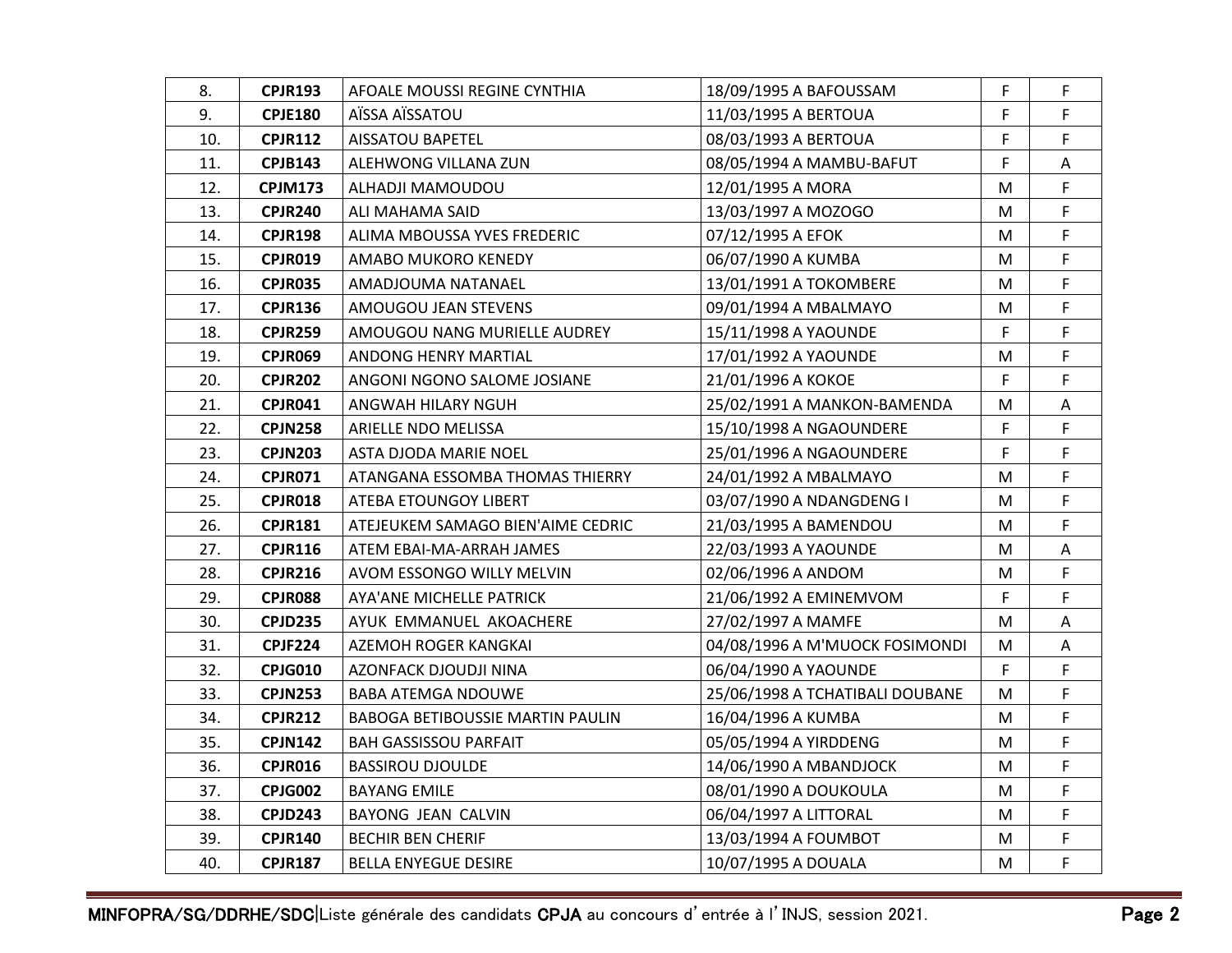| 41. | <b>CPJR032</b> | <b>BELLA NADEGE SANDRINE</b>           | 19/12/1990 A YAOUNDE           | F. | F  |
|-----|----------------|----------------------------------------|--------------------------------|----|----|
| 42. | <b>CPJE033</b> | <b>BELPORO KOMBO RODRIGUE</b>          | 03/01/1991 A BERTOUA           | М  | F. |
| 43. | <b>CPJR192</b> | BENGONO CATHERINE ELSIE FRANCE         | 17/09/1995 A MAROUA            | F. | F  |
| 44. | <b>CPJR022</b> | BESSALA YOMBI JEAN                     | 01/08/1990 A BIBEY             | м  | F  |
| 45. | <b>CPJF158</b> | <b>BIBI LESLIE BEFEBU</b>              | 12/09/1994 A NDOP              | М  | A  |
| 46. | <b>CPJR155</b> | <b>BIDJEBI NGA WILFRIELD MARIE</b>     | 31/08/1994 A MINWOHO-EVODOULA  | М  | F  |
| 47. | <b>CPJR188</b> | <b>BIKOI DJOB HENRI VICTOR</b>         | 21/07/1995 A YAOUNDE I         | М  | F  |
| 48. | <b>CPJD152</b> | <b>BIKONG JULES JOEL</b>               | 22/07/1994 A NDOM-NDOM         | м  | F  |
| 49. | <b>CPJR067</b> | <b>BOLAMO FRANCK CEDRIC</b>            | 04/01/1992 A BAFIA             | M  | F  |
| 50. | <b>CPJM200</b> | BOUKAR MOHAMADOU NGADJIBA              | 09/12/1995 A MORA              | M  | F. |
| 51. | <b>CPJN087</b> | <b>BOUKIE GERMAINE</b>                 | 15/06/1992 A GUIDER            | F. | F  |
| 52. | <b>CPJR156</b> | <b>BOUMNYEMB MAKONGUE CHERYL FREDY</b> | 08/09/1994 A YAOUNDE           | м  | F  |
| 53. | <b>CPJM121</b> | <b>BOUYGNAH ODETTE</b>                 | 30/05/1993 A MOKOLO            | F  | F. |
| 54. | <b>CPJR163</b> | DAMESSECK LOAW JACQUELINE-ARIELLE      | 15/10/1994 A ABONG MBANG       | F  | F  |
| 55. | <b>CPJE168</b> | DANDI NDONGO PHILIPPE RODONG           | 25/12/1994 A BERTOUA           | М  | F  |
| 56. | <b>CPJR201</b> | DAWAÏ JANVIER                          | 01/01/1996 A MEMBNEG MOFOU-SUD | М  | F  |
| 57. | <b>CPJM126</b> | DAWE DJONKREO ALBERT                   | 11/08/1993 A DANDEWA           | M  | F. |
| 58. | <b>CPJR132</b> | DAYAN ADOUM ACHILLE                    | 08/12/1993 A GAROUA            | м  | A  |
| 59. | <b>CPJR029</b> | <b>DINSE CHRISTIAN</b>                 | 12/11/1990 A MAROUA            | M  | F  |
| 60. | <b>CPJM195</b> | <b>DJAKWOURI HONORE</b>                | 09/10/1995 A WUM               | М  | F  |
| 61. | <b>CPJR162</b> | DJAP MPONTSI FLAURENT                  | 10/10/1994 A MESSAMENA         | M  | F  |
| 62. | <b>CPJR138</b> | DJAZE KOUASSEU REINE FLAVIETTE         | 10/03/1994 A LOUM              | F  | F  |
| 63. | <b>CPJR206</b> | DJEUTCHEU CHANCELLE FLORETTE           | 25/02/1996 A YAOUNDE           | F  | F  |
| 64. | <b>CPJR177</b> | DJOMDI SAÏDOU OSCAR                    | 18/02/1995 A MAINGANGA         | м  | F. |
| 65. | <b>CPJR157</b> | <b>DJONYANG DAKSALA</b>                | 12/09/1994 A GOLONGHINI        | M  | F  |
| 66. | <b>CPJR225</b> | EDIANG EBOUTAP DERICK                  | 11/09/1996 A BEBONG-SANTCHOU   | М  | F  |
| 67. | <b>CPJR020</b> | EDJIMBI NTONGA AUBIN MICHEL            | 20/07/1990 A YAOUNDE           | М  | F  |
| 68. | CPJR039        | <b>EDONG BEKONO CHRISTELLE</b>         | 10/02/1991 A NKOTENG           | F  | F  |
| 69. | <b>CPJA099</b> | EFUETLEFAC ANABELLA TENDONGAFAC        | 12/11/1992 A NWANGONG          | F  | A  |
| 70. | <b>CPJR065</b> | EGOUBE NGOUNOU CLOTILDE                | 02/01/1992 A AKONOLINGA        | F  | F  |
| 71. | <b>CPJR066</b> | ELLA NGOULOU ASTRIDE DARLINE           | 02/01/1992 A BELABO            | F  | F  |
| 72. | <b>CPJR217</b> | ELONG NDEMA LEA NADETTE                | 08/06/1996 A YAOUNDE           | F  | F  |
| 73. | <b>CPJR053</b> | EMESSE BESSAEMBA HENRI STEPHANE        | 30/07/1991 A DIKOBE-KRIBI      | M  | F  |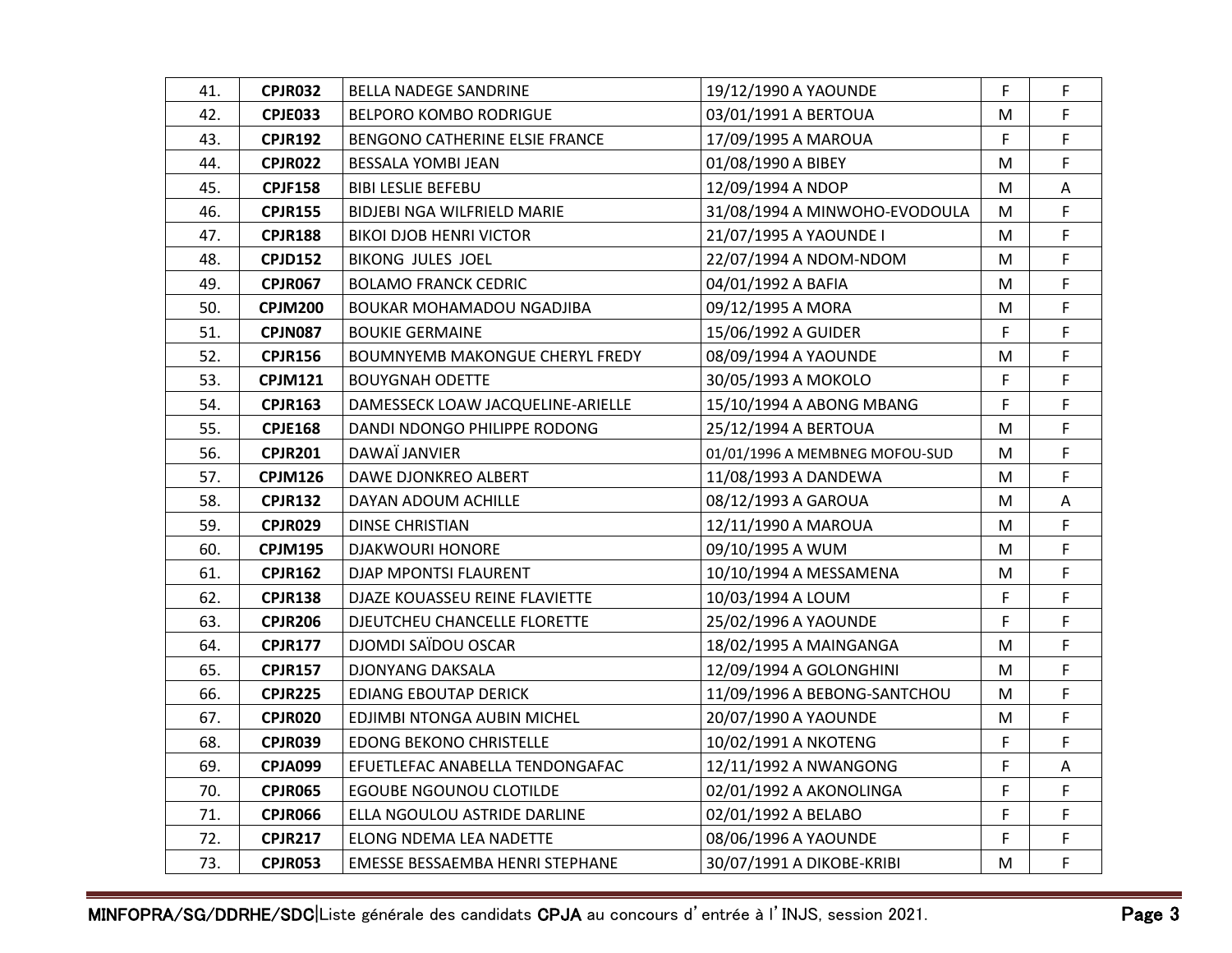| 74.  | <b>CPJR186</b> | <b>EMOK JULIEN STEVE RODRIGUE</b>       | 16/05/1995 A NDIKI            | M  | F.           |
|------|----------------|-----------------------------------------|-------------------------------|----|--------------|
| 75.  | <b>CPJL250</b> | ENGOLA BEYALE CYNTHIA CYRILLE           | 18/03/1998 A SANGMELIMA       | F  | F            |
| 76.  | <b>CPJF147</b> | ERNEST ABONGNWI BONGKWU                 | 15/06/1994 A MUYUKA           | M  | A            |
| 77.  | CPJW261        | <b>ESSOH DARELLE LESLY</b>              | 23/04/1999 A BADJOUNGUE-MANJO | F  | F            |
| 78.  | CPJR014        | <b>ESSOMBA ALOYS AIME</b>               | 07/06/1990 A OBALA            | M  | F.           |
| 79.  | <b>CPJR030</b> | ESSOMBA ESSOMBA DIMITRI                 | 09/12/1990 A MGBAKA-MINTA     | M  | F            |
| 80.  | <b>CPJR255</b> | ESSOMBA FOUDA JOSEPH PMARIE CEDRIC      | 10/09/1998 A YAOUNDE          | М  | F.           |
| 81.  | <b>CPJR050</b> | ESSOMO LANDRINE VANILIE                 | 10/07/1991 A MBANKOMO         | F  | F            |
| 82.  | <b>CPJW091</b> | EYENGA EBALE STAIFY NATTY               | 01/09/1992 A AMBAM            | F  | F            |
| 83.  | <b>CPJR211</b> | EYENGA EMILY PASCALE AUDREY             | 07/04/1996 A YAOUNDE          | F  | F.           |
| 84.  | <b>CPJE208</b> | EYINGA JEANNE VICHY                     | 01/03/1996 A AVEBE-ESSE       | F  | F            |
| 85.  | CPJE003        | FABO-NGNADJEU JUVENAL JUDICAEL          | 12/01/1990 A TONBA            | M  | F            |
| 86.  | <b>CPJM244</b> | FADIMATOU OUMAROU                       | 06/04/1997 A MAROUA           | F  | F            |
| 87.  | CPJR013        | FALIL PEKA AMZA                         | 10/05/1990 A FOUMBAN          | M  | F.           |
| 88.  | CPJR049        | FANKOU MONGANG KELLY MURIEL             | 27/06/1991 A METET            | F  | A            |
| 89.  | <b>CPJR265</b> | FARIK FADIMAT FATIHA                    | 04/09/2000 A MERI             | F  | F            |
| 90.  | <b>CPJD119</b> | FATIME DJIBRILLA ANNIE                  | 02/05/1993 A GOULFEY          | F  | $\mathsf F$  |
| 91.  | <b>CPJF031</b> | FEAKENG MBOUME PLACIDE                  | 16/12/1990 A BALESSING        | F  | F            |
| 92.  | <b>CPJF122</b> | FEUDJENG NONO GISELE LAFLEUR            | 02/06/1993 A BAFOUSSAM        | F  | F            |
| 93.  | CPJR223        | FOTSO MAGNE PAMELA                      | 14/07/1996 A YAOUNDE          | F  | F            |
| 94.  | <b>CPJR174</b> | FOUYEM KOUATHET FRANCK DONEVI           | 27/01/1995 A MBALMAYO         | M  | $\mathsf F$  |
| 95.  | CPJR058        | GOLOGOSSOGO ALAN'G THERESE MANUELLE     | 19/09/1991 A YAOUNDE          | F. | F            |
| 96.  | <b>CPJR260</b> | <b>GUEBEDIANG NDEM IRVINE IMELDA</b>    | 04/01/1999 A YAOUNDE          | F  | F.           |
| 97.  | <b>CPJN189</b> | HAOUMATI MARIE JOJEPHINE                | 05/08/1995 A MAYO OULO        | F  | F            |
| 98.  | CPJR080        | <b>HAROUN KEVJEK</b>                    | 12/03/1992 A MORA             | M  | $\mathsf{F}$ |
| 99.  | <b>CPJN185</b> | HASDIYE HECHEKED MARGARET               | 03/05/1995 A SOULEDE          | F. | F            |
| 100. | CPJL070        | <b>HERDEGAI CHARLOTTE</b>               | 20/01/1992 A MIDRE            | F  | F            |
| 101. | <b>CPJN148</b> | HIN-IYAKBA IMAMATOU                     | 16/06/1994 A PADARME          | F  | F            |
| 102. | <b>CPJD111</b> | <b>IBILAKAHO HILARION VLADIMIR</b>      | 26/02/1993 A ETOUNDOU II      | M  | F            |
| 103. | <b>CPJN165</b> | IBRAHIMA ZOUMBI                         | 09/11/1994 A MOUSGOY          | M  | F            |
| 104. | <b>CPJR025</b> | <b>IDOLE OLANGUENA FLORENTINE AIMEE</b> | 08/09/1990 A ABONG MBANG      | F  | F            |
| 105. | <b>CPJN256</b> | <b>JEAN POMDOH</b>                      | 05/10/1998 A NGAOUNDERE       | М  | F            |
| 106. | <b>CPJR079</b> | JESSY SONE CATHERINA-ISABELLA           | 06/03/1992 A YAOUNDE          | F. | $\mathsf F$  |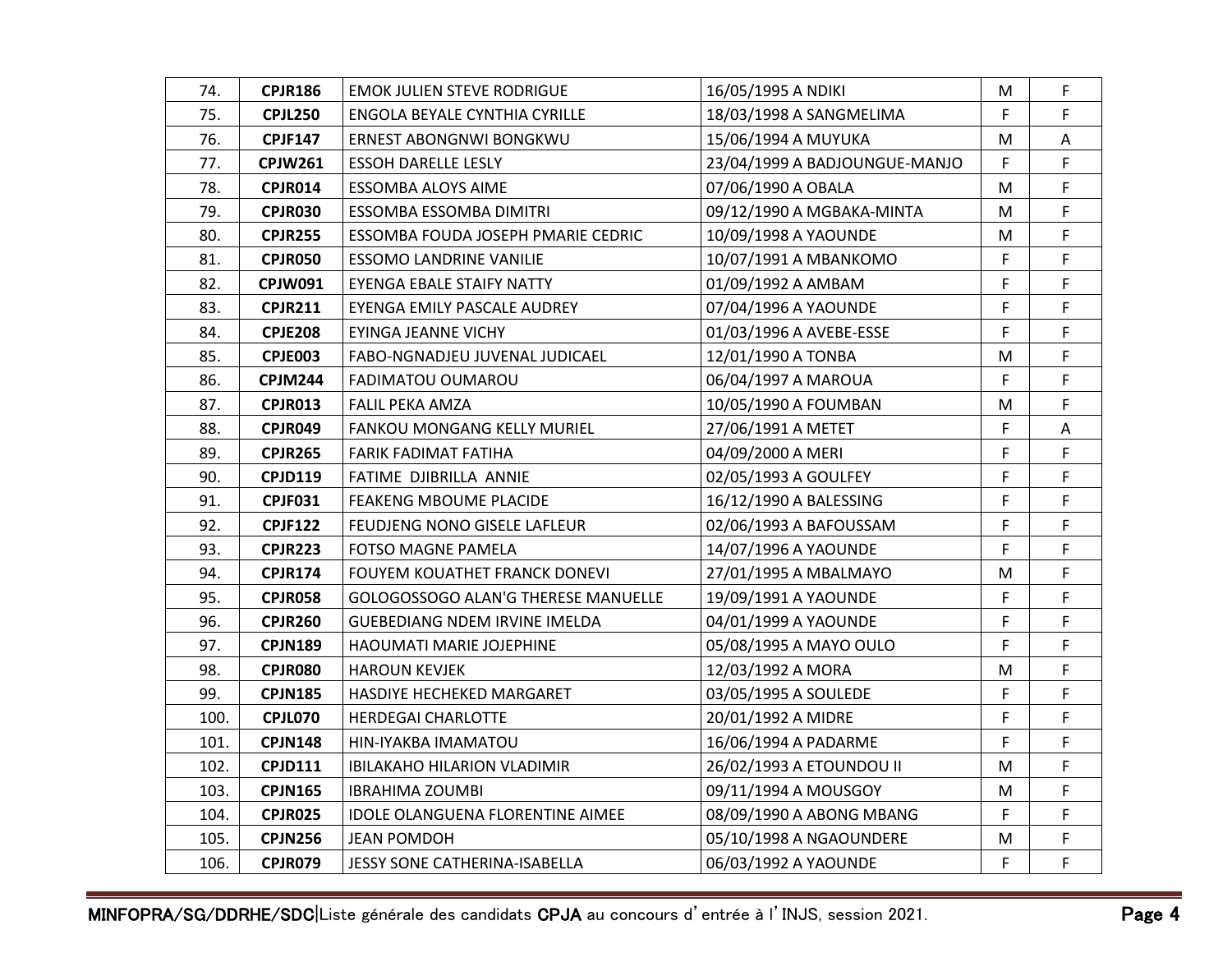| 107. | CPJR017        | KAM MBOUJEKA ROSELINE ASTRID     | 22/06/1990 A YAOUNDE               | F  | F  |
|------|----------------|----------------------------------|------------------------------------|----|----|
| 108. | <b>CPJN095</b> | KAYAODA TCHABRA BARBARA          | 28/09/1992 A NGAOUNDERE            | F  | F. |
| 109. | <b>CPJR037</b> | KIGNO KIAM CAROLE                | 06/02/1991 A NYOKON I              | F. | F. |
| 110. | <b>CPJF129</b> | KOM KAMDJOM AUBIN                | 03/09/1993 A BAFOUSSAM             | м  | F  |
| 111. | <b>CPJR107</b> | KOMOL EMILE ULRICH               | 18/01/1993 A YAOUNDE               | М  | F. |
| 112. | <b>CPJR183</b> | KOMONO PAULINE TATIANA           | 15/04/1995 A YAOUNDE               | F  | F  |
| 113. | CPJR073        | KONDJO DIMO FALONE LAUVREL       | 29/01/1992 A BAMOUGOUM             | F  | F. |
| 114. | <b>CPJR104</b> | KONFOR FLORA MUMAH               | 25/11/1992 A TABENKEN              | F. | Α  |
| 115. | <b>CPJF254</b> | KONMEGNE PIEKAM AIMEE DILANE     | 06/07/1998 A BAFOUSSAM             | F  | F. |
| 116. | <b>CPJR145</b> | KOUMABIE ETIENNE ROMUALD         | 31/05/1994 A ABONG MBANG           | М  | F. |
| 117. | <b>CPJR093</b> | KPWANG MVONDO GILLES CHRISTIAN   | 08/09/1992 A ZOETELE               | М  | F. |
| 118. | <b>CPJR191</b> | KWIDJEU MBETJOCK ANNICK          | 15/08/1995 A MBALMAYO              | F. | F  |
| 119. | <b>CPJR105</b> | LAOU TCHOBWE                     | 31/12/1992 A TEINREING-MOULVOUDAYE | М  | F  |
| 120. | <b>CPJD220</b> | LDAMA YENG                       | 11/07/1996 A VITTE                 | М  | F  |
| 121. | <b>CPJR137</b> | LEBA NGOUMA FRANCINE GAELLE      | 23/01/1994 A YAOUNDE               | F  | F  |
| 122. | <b>CPJR028</b> | LEONCE BELLOKO ADJIA             | 04/11/1990 A TIBATI                | м  | F  |
| 123. | CPJR230        | LESLY SUSAN OLEMBE MINYEM        | 04/11/1996 A YAOUNDE               | F. | F  |
| 124. | <b>CPJR054</b> | LESSOMO ALAIN-ROLAND             | 03/08/1991 A YAOUNDE I             | М  | F  |
| 125. | CPJR083        | LINJOUONE MBOUO MBOUO RACHIDETOU | 27/03/1992 A FOUMBAN               | F  | F  |
| 126. | CPJR061        | MADJOU MBOUYOU DARLINE           | 30/09/1991 A YAOUNDE               | F  | F  |
| 127. | CPJR234        | MAFFO DJOUGANG SORELLE THECLE    | 29/01/1997 A MBOUDA                | F  | F  |
| 128. | <b>CPJR232</b> | MAGA PANGA JOSEPH OLIVIER        | 06/01/1997 A NANGA - EBOKO         | M  | F  |
| 129. | CPJG096        | <b>MAMAR LIMANE</b>              | 02/10/1992 A KOUSSERI              | М  | F  |
| 130. | CPJN077        | <b>MAMOUDOU ISSA</b>             | 03/03/1992 A REY-BOUBA             | M  | F  |
| 131. | CPJD078        | <b>MANDENG ELISABETHE LEILA</b>  | 06/03/1992 A DOUALA                | F  | F  |
| 132. | <b>CPJR263</b> | MANGA ONGUENE IVANA STELLA       | 12/01/2000 A MONATELE              | F  | F. |
| 133. | <b>CPJR135</b> | MARIAM FAOZIA JILLALI            | 02/01/1994 A GUILI                 | F. | F  |
| 134. | <b>CPJR210</b> | MASSANGO EKANGO THOMAS CHRISTIAN | 26/03/1996 A BANGEM                | М  | A  |
| 135. | <b>CPJN233</b> | MATHIEU AOUDI                    | 21/01/1997 A SOTA                  | М  | F  |
| 136. | <b>CPJR134</b> | MBA PAUL CEDRICK STEVE WILLIAMS  | 26/12/1993 A YAOUNDE               | М  | F  |
| 137. | <b>CPJR103</b> | MBAKO MOUKANDJO MARIE AUDREY     | 23/11/1992 A YAOUNDE               | F  | F  |
| 138. | <b>CPJE064</b> | MBALE NGAMA ERNEST               | 28/12/1991 A NGOURA                | M  | F. |
| 139. | <b>CPJR009</b> | <b>MBAM JEANNETTE</b>            | 13/03/1990 A MIMBANGA II           | F  | F  |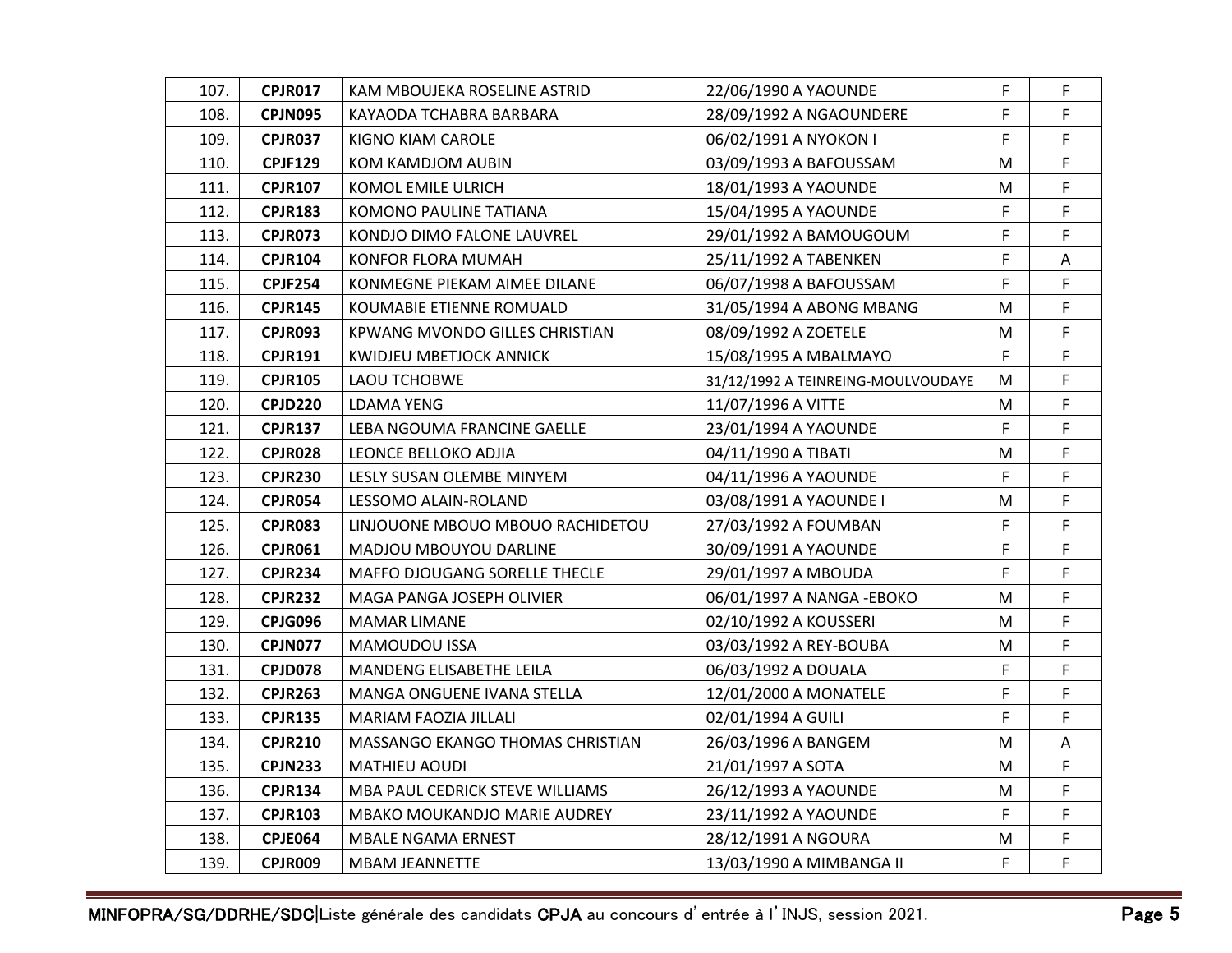| 140. | <b>CPJD179</b> | MBASSI ETEME JEAN RAYMOND               | 07/03/1995 A EMANA            | M  | F. |
|------|----------------|-----------------------------------------|-------------------------------|----|----|
| 141. | <b>CPJR026</b> | <b>MBEUPOSSI SOP SALVADOR</b>           | 09/09/1990 A YAOUNDE          | F. | F. |
| 142. | CPJR044        | MBIA EVINA LINDA FLEUR                  | 09/05/1991 A YAOUNDE          | F. | F. |
| 143. | <b>CPJR207</b> | MBIDA EBALE JOSEPH RAYMOND              | 29/02/1996 A MENGANG          | M  | F  |
| 144. | <b>CPJR231</b> | <b>MEDJOH ROSTAN JUNIOR</b>             | 09/12/1996 A DJANGANE         | M  | F  |
| 145. | <b>CPJR159</b> | MEKOK MEKOK JEAN-FRANCOIS               | 18/09/1994 A ABONG MBANG      | M  | F  |
| 146. | <b>CPJR052</b> | MEKONGO ELISABETH JOSIANE               | 29/07/1991 A ESSESSALAKOK SOA | F  | F. |
| 147. | CPJR072        | <b>MELIKI SERGE OLIVIER</b>             | 27/01/1992 A DIANG            | M  | F  |
| 148. | <b>CPJR068</b> | <b>MENGUE EMMANUEL ERIC</b>             | 07/01/1992 A MEZESSE          | M  | F  |
| 149. | <b>CPJE082</b> | MENKABA CLAUDE FRANCIS                  | 24/03/1992 A LOUM             | M  | F  |
| 150. | <b>CPJR149</b> | MENKES MBIDA EPHREM                     | 04/07/1994 A MTE DE DOUME     | M  | F  |
| 151. | <b>CPJE219</b> | MEZOGOU MPELI ARMELLE RAÏSSA            | 28/06/1996 A DIMAKO           | F  | F  |
| 152. | <b>CPJD007</b> | MFOUT NJOYA AWAWOU                      | 26/02/1990 A FOUMBAN          | F. | F  |
| 153. | <b>CPJR248</b> | MIAFO MAKOUEMIN VICKREY MIGUELLE HUXLEY | 10/01/1998 A YAOUNDE          | F  | F  |
| 154. | <b>CPJR236</b> | <b>MISSI NOAH MARTIAL</b>               | 03/03/1997 A NKONGMESSE       | M  | F  |
| 155. | <b>CPJM150</b> | MOHAMADOU                               | 12/07/1994 A MORA             | M  | F  |
| 156. | CPJN027        | MOHAMADOU HAYATOU                       | 12/10/1990 A NGAOUNDERE       | M  | A  |
| 157. | <b>CPJR171</b> | MOHAMADOU MOURABIDOU                    | 08/01/1995 A BANYO            | M  | F  |
| 158. | <b>CPJM153</b> | MOHAMET GUIBAI MAMOUDOU                 | 12/08/1994 A KOZA             | M  | F  |
| 159. | <b>CPJM229</b> | <b>MORTHAN THEOPHILE LUDOVIC</b>        | 09/10/1996 A AKONOLINGA       | М  | F  |
| 160. | <b>CPJR141</b> | MOUHAMADOU AHMED                        | 29/04/1994 A BANYO            | M  | F  |
| 161. | <b>CPJN021</b> | MOUHAMADOU LOUKMAN BAGUIROU             | 24/07/1990 A MEIGANGA         | M  | F  |
| 162. | <b>CPJR045</b> | <b>MOULOKE DIKOSSO MURIEL ANAIS</b>     | 24/05/1991 A YAOUNDE          | F  | F  |
| 163. | <b>CPJR222</b> | MOUNGNUTOU AMZA                         | 14/07/1996 A FOUMBAN          | M  | F. |
| 164. | <b>CPJG113</b> | MOUSSA DJIBRILLA                        | 12/03/1993 A MARA             | M  | F  |
| 165. | <b>CPJR176</b> | MOUSSA GALI                             | 29/01/1995 A YAOUNDE          | M  | F  |
| 166. | <b>CPJR264</b> | MOUTASSI ETO'O JEAN-MAGRACE             | 19/05/2000 A SANGMELIMA       | M  | Α  |
| 167. | <b>CPJR199</b> | MVE MVE SIMON PIERRE                    | 08/12/1995 A YAOUNDE          | M  | F  |
| 168. | <b>CPJR109</b> | MVODO ROSINE CHRISTIANE                 | 11/02/1993 A NKOSSO           | F  | F  |
| 169. | CPJR048        | MVOGO EBO'O VINCENT ERIC                | 25/06/1991 A BISSO I          | M  | F. |
| 170. | CPJR094        | NABO KIESSE LILIANE SANDRA              | 10/09/1992 A AYOS             | F  | F  |
| 171. | <b>CPJR085</b> | NANA DETONDJI EMMANUEL                  | 25/04/1992 A YAOUNDE          | M  | A  |
| 172. | <b>CPJE101</b> | NANDANGA HAHO NATACHA                   | 14/11/1992 A BERTOUA          | F  | F  |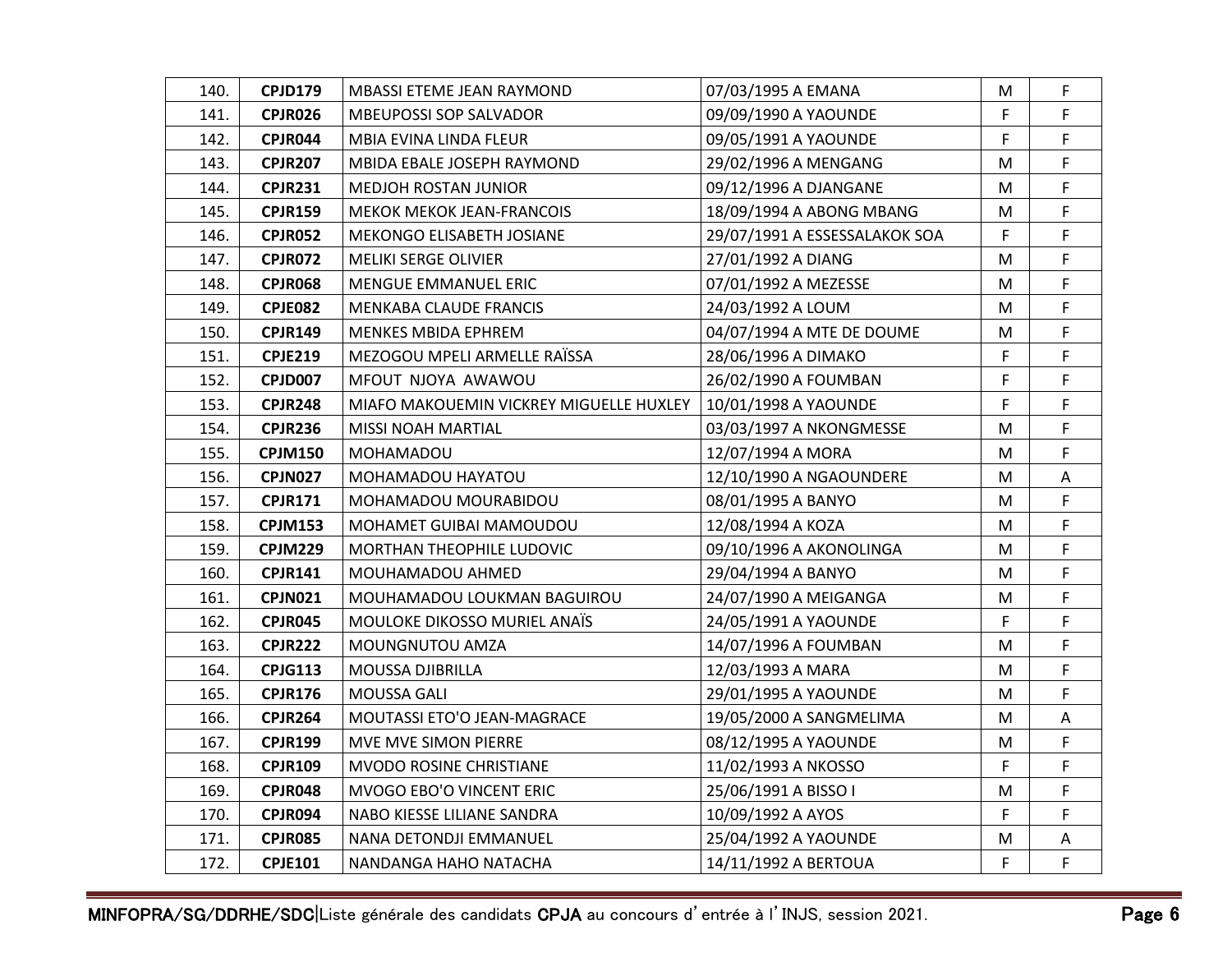| 173. | <b>CPJG160</b> | NASSER MADI                        | 23/09/1994 A GUIDER        | M  | F  |
|------|----------------|------------------------------------|----------------------------|----|----|
| 174. | <b>CPJR131</b> | NASSOUROU BAH ABDOULAYE            | 23/11/1993 A NGAOUNDERE    | M  | F  |
| 175. | <b>CPJR218</b> | <b>NDEDI JEPHTE FLORIAN</b>        | 09/06/1996 A YAOUNDE       | M  | F  |
| 176. | <b>CPJR127</b> | NDENGUE NDOSSIA IBRAHIM            | 27/08/1993 A OSSOMBE       | M  | F  |
| 177. | <b>CPJR249</b> | NDJIA MBAKONG GILBERT RICHARD      | 20/01/1998 A NIETE         | M  | F  |
| 178. | <b>CPJR226</b> | NDZIE AMBASSA BLANDINE             | 23/09/1996 A BANDJOUN      | F. | F  |
| 179. | <b>CPJR213</b> | NGAH MELISSA LORAINE AUDREY        | 17/04/1996 A YAOUNDE       | F  | F  |
| 180. | <b>CPJR043</b> | NGAH OTTO DANIELLE RITA            | 03/05/1991 A YAOUNDE       | F  | F  |
| 181. | <b>CPJN190</b> | NGAIWE LAMA ERIC                   | 11/08/1995 A YAOUNDE       | M  | F. |
| 182. | CPJR004        | NGANTCHOU KEMAJOU ALDIN            | 01/02/1990 A YAOUNDE       | M  | F  |
| 183. | CPJR059        | NGBWA ESSO YANNICK STEPHANE        | 22/09/1991 A YAOUNDE       | M  | F. |
| 184. | <b>CPJR120</b> | NGO NKOHGE HILARY                  | 06/05/1993 A BERTOUA       | F  | F  |
| 185. | <b>CPJR092</b> | NGOUH ZAKARIAHOU                   | 08/09/1992 A NJISSE        | M  | F  |
| 186. | CPJR023        | NGUEKEU KENFACK RAISSA             | 02/08/1990 A BALEVENG      | F  | F  |
| 187. | CPJE024        | <b>NGUIARO JEAN BAPTISTE</b>       | 29/08/1990 A BERTOUA       | M  | F  |
| 188. | <b>CPJR055</b> | NGUIGUING DOOVOUM VIVIANE EDITH    | 07/08/1991 A MAROUA        | F  | F  |
| 189. | <b>CPJA139</b> | NGULEFEH ETIONDEM ALEMANJI         | 11/03/1994 A MAMFE         | M  | Α  |
| 190. | <b>CPJB047</b> | NGWA CLARICE LUM                   | 31/05/1991 A BAMUNKA       | F. | A  |
| 191. | <b>CPJR239</b> | NIKOULENEHOEL BAGNAK GEDEON        | 11/03/1997 A NDIKINIMEKI   | M  | F  |
| 192. | <b>CPJD125</b> | NJEUTCHOU NJINKE URSULA            | 10/07/1993 A BANGANGTE     | F  | F  |
| 193. | <b>CPJF102</b> | NJIFENJOU HAMED BACHIR             | 17/11/1992 A FOUMBAN       | M  | F  |
| 194. | CPJA076        | NJOH BLANCHE-NINA ENYUWE           | 08/02/1992 A BATOKE-LIMBE  | F. | A  |
| 195. | CPJD089        | NJOLLE NGONJA HENRIETTE PATIENCE V | 21/07/1992 A TOUNDOU II    | F  | F  |
| 196. | CPJR098        | NJOUNFON NSANGOU RAFIATOU          | 08/11/1992 A YAOUNDE       | F  | F  |
| 197. | <b>CPJR209</b> | NJOYA NDAM MOUSSA                  | 16/03/1996 A KOUPA-MATAPIT | M  | F  |
| 198. | <b>CPJR252</b> | NKAM COLLINS TEYIM                 | 02/06/1998 A MENKA         | M  | Α  |
| 199. | <b>CPJR154</b> | NKEM MALAGOUM ARNAUD BORIS         | 15/08/1994 A YAOUNDE       | M  | F  |
| 200. | <b>CPJR084</b> | NKEPSEU CARON PIERRE RICHY         | 20/04/1992 A               | M  | A  |
| 201. | <b>CPJR110</b> | NKOA EMILE MONTAN                  | 24/02/1993 A ELIG-MFOMO    | M  | F  |
| 202. | <b>CPJR204</b> | NKOLO ATE IVAN LOIC                | 28/01/1996 A YEMSOUM I     | M  | F  |
| 203. | <b>CPJE151</b> | NKOUMOU NKOUMOU KOMEO              | 14/07/1994 A AMENGUIKOM    | M  | F  |
| 204. | <b>CPJR247</b> | NNA AKAMBA CYNDA YVANNA            | 16/12/1997 A NVANGAN       | F  | F  |
| 205. | <b>CPJB197</b> | <b>NOBOSSI STEPHANIE</b>           | 02/12/1995 A MBOUDA        | F  | A  |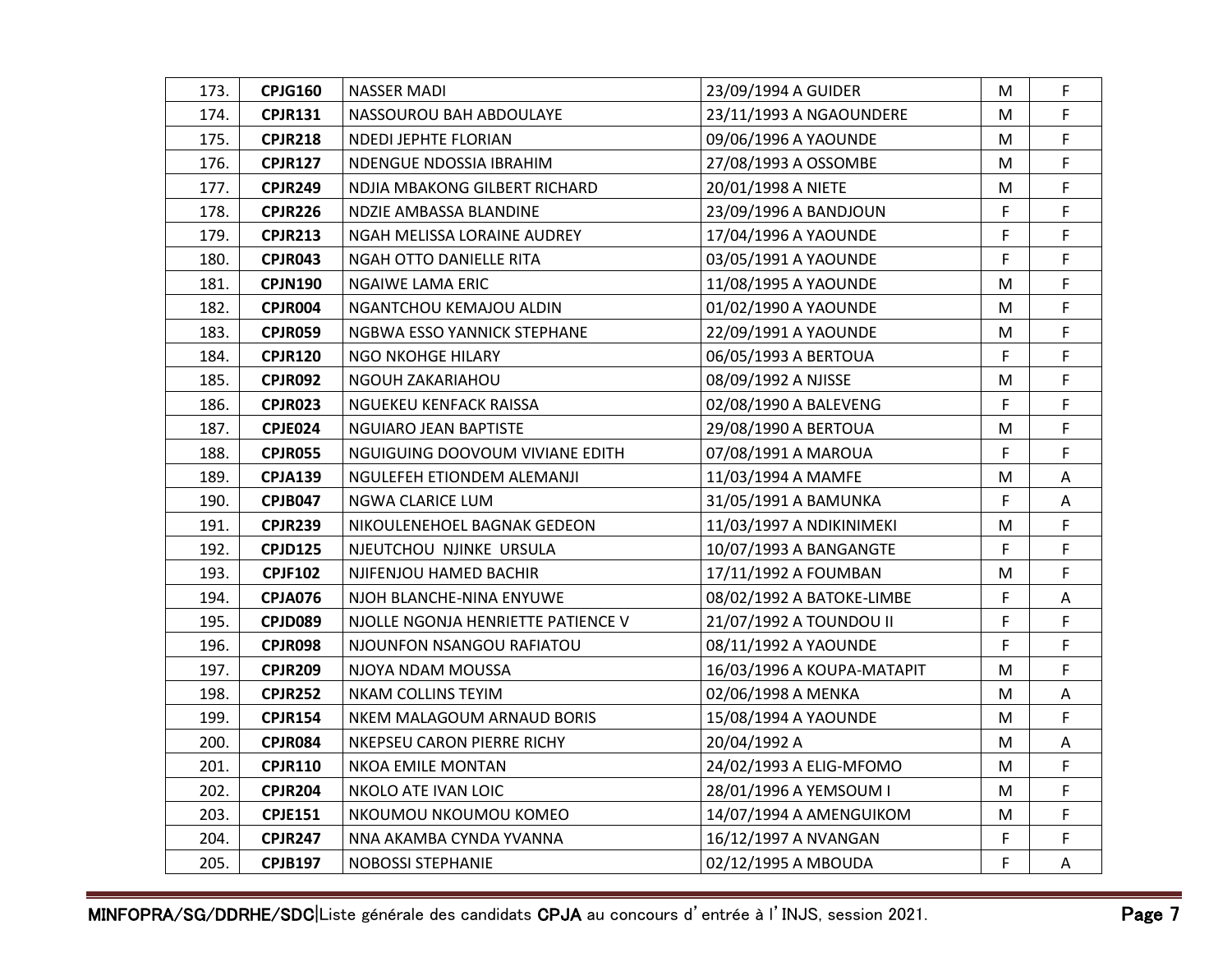| 206. | <b>CPJR130</b> | NSADZETSEN ROBERT AMUSAH          | 09/10/1993 A NKAR-JAKIRI       | M  | A           |
|------|----------------|-----------------------------------|--------------------------------|----|-------------|
| 207. | <b>CPJD215</b> | NSANGOU IBRAHIM                   | 30/05/1996 A FOUMBAN           | M  | F.          |
| 208. | <b>CPJR166</b> | NSANGOU SEVERINE SINKWE AZHIE     | 17/11/1994 A NKWEN-BAMENDA     | F  | Α           |
| 209. | <b>CPJR161</b> | NTAMB ANDRE DEMERLY               | 24/09/1994 A ATOK              | M  | F           |
| 210. | <b>CPJR237</b> | NTAME MATIKE DICKSON DAVIES       | 08/03/1997 A BAKWAT            | М  | F           |
| 211. | <b>CPJM034</b> | NTAWASSA SOUADATOU                | 06/01/1991 A MOKOLO            | F  | F           |
| 212. | <b>CPJR100</b> | NTOUDA ZEPHIRIN ARTHUR            | 12/11/1992 A YAOUNDE           | M  | F           |
| 213. | <b>CPJR221</b> | NTSAMA MFEG FREDERIC              | 13/07/1996 A OKOLA             | M  | F           |
| 214. | CPJR090        | NYABOP A BOE MOHAMED              | 20/08/1992 A BAFIA             | M  | F           |
| 215. | <b>CPJR238</b> | NYANGONO SOPHIE MELANIE           | 10/03/1997 A AKONOLINGA        | F  | Α           |
| 216. | <b>CPJR175</b> | NZAPOUH NJIKAM ATIKA              | 28/01/1995 A BAIGOM            | F. | F           |
| 217. | CPJR060        | NZINGA ONANA DIANE MIREILLE       | 27/09/1991 A NKONGSAMBA        | F  | F           |
| 218. | CPJR040        | NZUKEM SILABING JUDICAEL MARCELLE | 21/02/1991 A BAFOUSSAM         | F  | F.          |
| 219. | <b>CPJR245</b> | OLOA NAMA DONALD                  | 23/08/1997 A BERTOUA           | M  | F           |
| 220. | <b>CPJR011</b> | ONANA MFOMO PERCY CELIN           | 21/04/1990 A ENONGAL           | M  | F.          |
| 221. | <b>CPJR164</b> | OTU ONANA JOHAN AXEL KARIM        | 25/10/1994 A YAOUNDE           | M  | F           |
| 222. | <b>CPJR170</b> | OUMAR ALHADJI ABAGANAMA           | 31/12/1994 A GOULFEY           | M  | F           |
| 223. | <b>CPJR062</b> | OUMAROU AHMED                     | 08/10/1991 A BANYO             | M  | F           |
| 224. | CPJR001        | <b>OUNDI LUDOVICK FRANK</b>       | 03/01/1990 A SOA               | M  | F.          |
| 225. | CPJR036        | OYAMA MA'A ULRICH WILFREID        | 20/01/1991 A YAOUNDE           | M  | F           |
| 226. | <b>CPJR242</b> | PAMBOUNDEM MOULIOM SERGE          | 03/04/1997 A MTE DE MALANTOUEN | М  | F           |
| 227. | <b>CPJR146</b> | PEMBOURA MBOUOMBOUO MARIAMA       | 08/06/1994 A YAOUNDE           | F  | F           |
| 228. | CPJR081        | PIUS NGUELE ZE                    | 15/03/1992 A NGUELEMENDOUKA    | M  | F           |
| 229. | <b>CPJR178</b> | PONCHANGOU NGANJUPOUA CHARLES     | 23/02/1995 A FOUMBAN           | M  | F           |
| 230. | <b>CPJG133</b> | RAPMO KONONER SERGE               | 18/12/1993 A MAROUA            | M  | F.          |
| 231. | CPJR038        | RENE METSAM MEBALLA               | 08/02/1991 A NKOL-MVOLAN       | M  | F.          |
| 232. | <b>CPJR115</b> | SAAH ODI CECILE LEATISIA          | 14/03/1993 A NYEMEYONG         | F  | F.          |
| 233. | <b>CPJR006</b> | SAFIYATOU GOGGO                   | 21/02/1990 A BANYO             | F  | F           |
| 234. | CPJR086        | SEGUE ESSEMBA MARCEL DOUGLAS      | 31/05/1992 A SA'A              | M  | F           |
| 235. | <b>CPJR196</b> | SEUMO HILL MESIMER                | 22/11/1995 A BANGOU            | M  | F.          |
| 236. | <b>CPJR246</b> | SHIPUH SHILE CLARISSE             | 14/12/1997 A OBALA             | F  | F           |
| 237. | <b>CPJR194</b> | SIA BINDZI JACQUETTE ORCHELLE     | 07/10/1995 A BANKOMO           | F  | F           |
| 238. | <b>CPJR051</b> | SOBO SERGES GAËL                  | 21/07/1991 A ABAMBE            | M  | $\mathsf F$ |